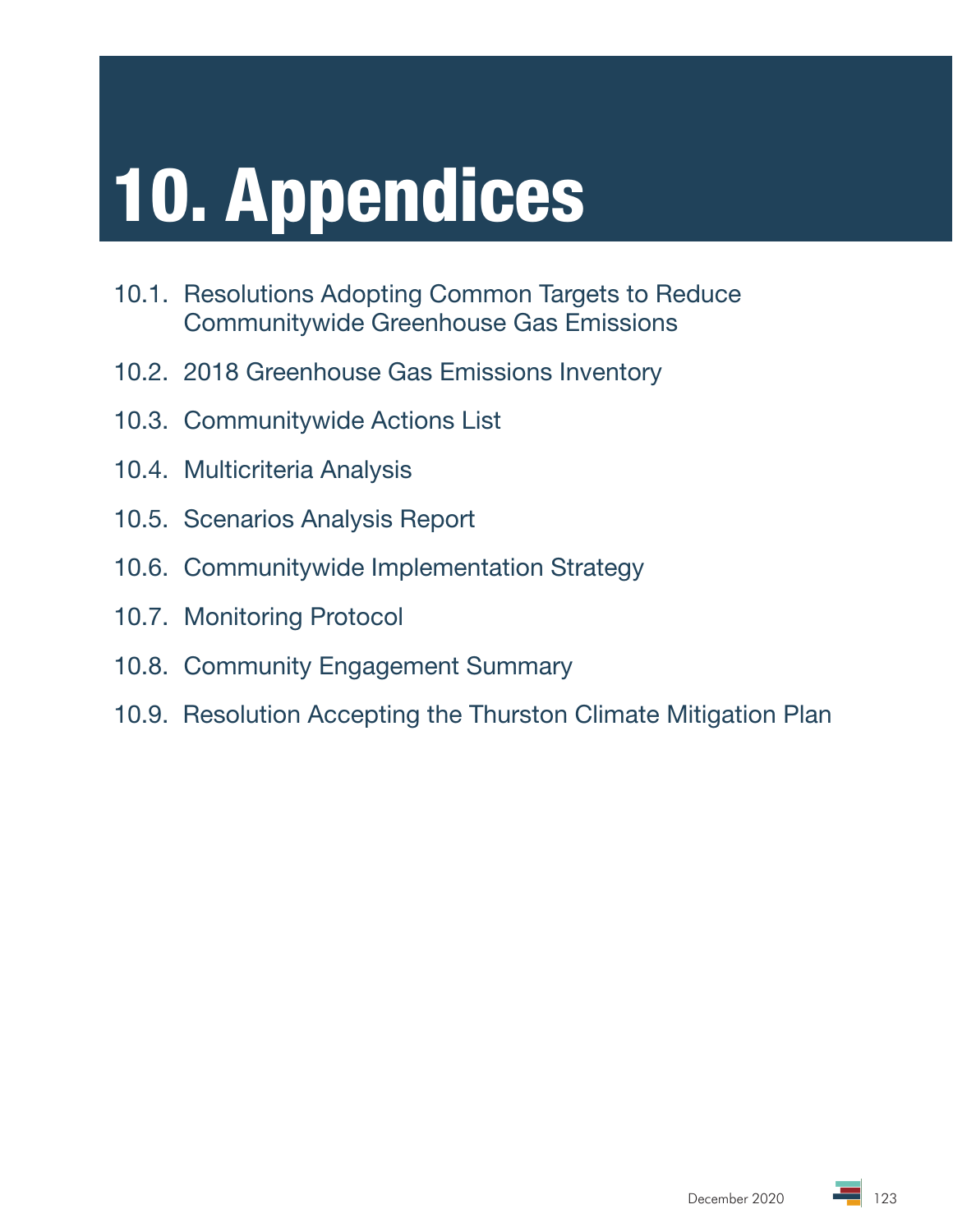This page left intentionally bank.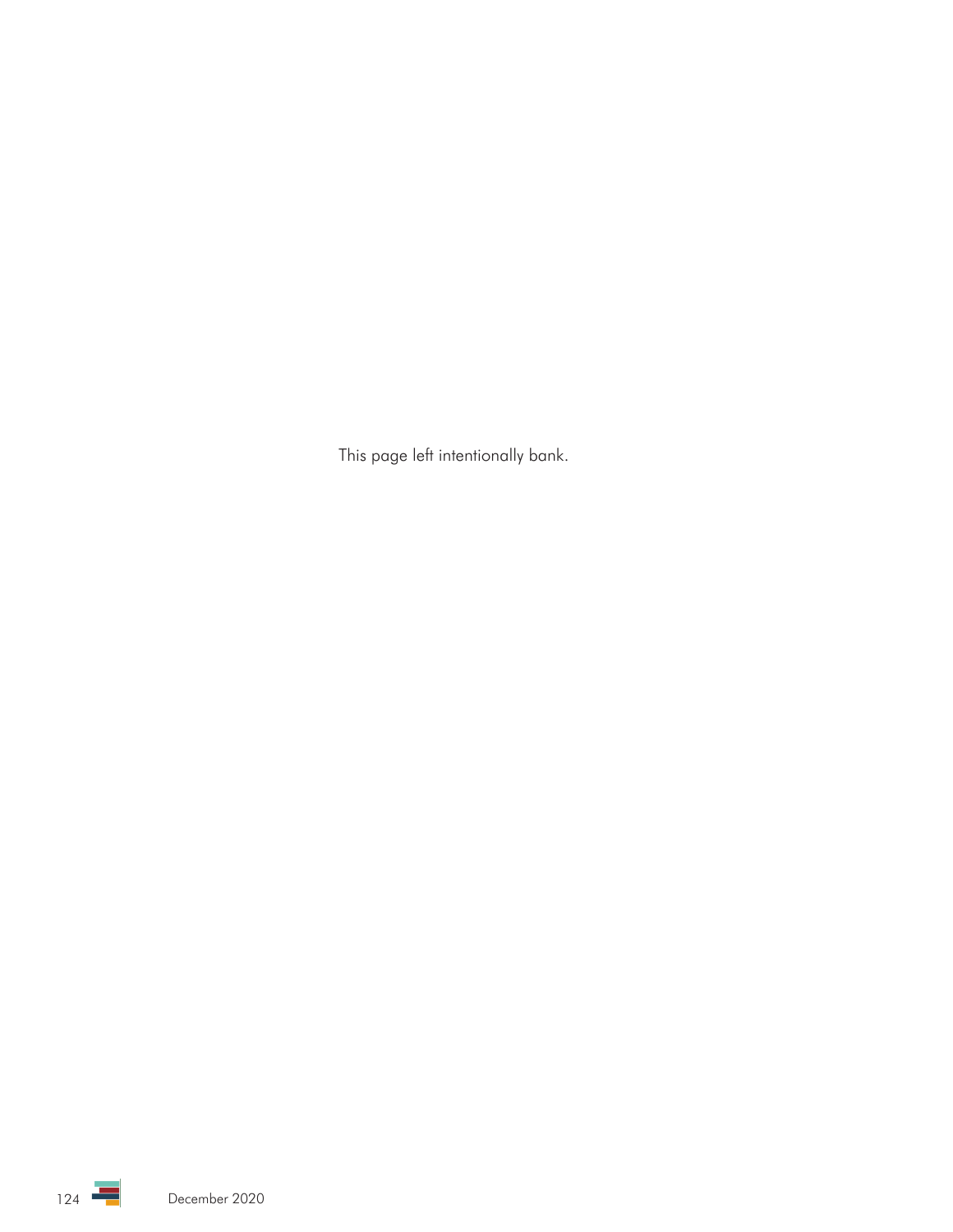## Appendix 10.1. Resolutions Adopting Common Targets to Reduce Communitywide Greenhouse Gas Emissions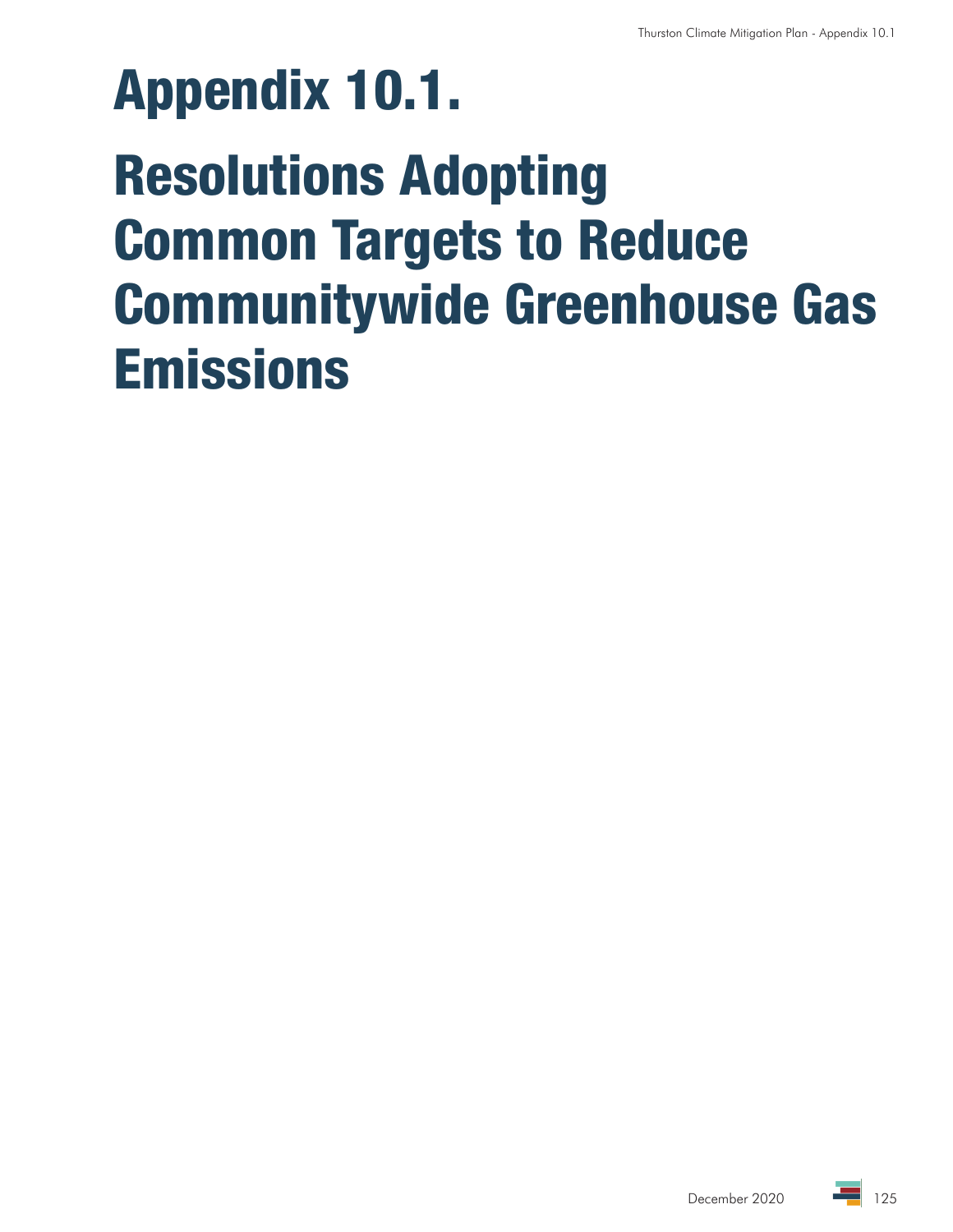Thurston Climate Mitigation Plan - Appendix 10.1

This page left intentionally blank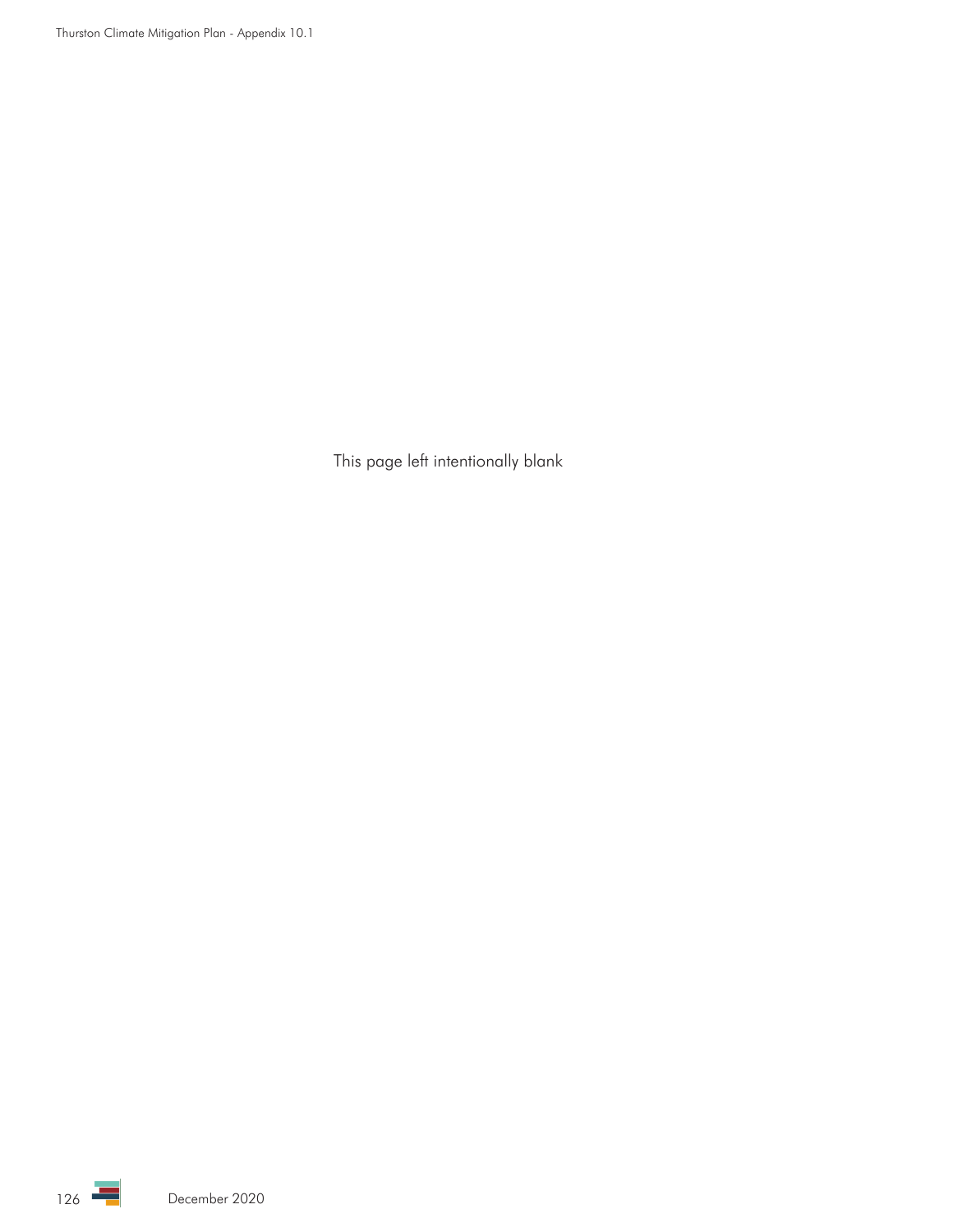### RESOLUTION NO. 15644

#### A RESOLUTION BY THE THURSTON COUNTY BOARD OF COUNTY COMMISSIONERS ADOPTING COMMON TARGETS TO REDUCE COMMUNITY-WIDE GREENHOUSE GAS EMISSIONS THAT CONTRIBUTE TO GLOBAL **CLIMATE CHANGE.**

**WHEREAS**, a growing body of scientific evidence shows that carbon dioxide and other greenhouse gas emissions from human activities are accelerating global climate change and resulting in local impacts, including sea-level rise, ocean acidification, and more frequent and intense heavy precipitation events, floods, droughts, and wildfires; and

**WHEREAS**, the Intergovernmental Panel on Climate Change (IPCC) concludes that the United States and other industrialized countries need to reduce emissions in the range of 80-95 percent from 1990 levels by 2050 to stabilize atmospheric concentrations of carbon dioxide and other heat-trapping gases at 450 parts per million; and

WHEREAS, the IPCC concludes that hitting the stabilization target will likely keep the global average temperature from rising  $2^\circ$  Celsius above pre-industrial levels by the end of this century and thus avoid more severe climate impacts; and

WHEREAS, the United Nations Framework Convention on Climate Change's "Paris Agreement," which the United States and other nations brokered in late 2015, includes the 2°C target; and

WHEREAS, Thurston County and the Thurston Thrives partnership for community health improvement are greatly concerned about the economic, public health, and environmental impacts of climate change on all communities in the Thurston County region; and

WHEREAS, Thurston County in 2010 adopted a resolution which committed the County to reduce its greenhouse gas emissions from county government operations; and

WHEREAS, the Sustainable Thurston Plan by Thurston Regional Planning Council in 2013, and subsequently adopted by the County and cities, sets a goal for the Thurston County region to move toward carbon-neutrality, recommends supporting emissions-reduction targets through 2050, and identifies the creation of a regional climate action plan as a first action step; and

WHEREAS, Thurston County and other communities in the Thurston region have taken action to reduce their municipal operations' emissions but agree that further action is needed to reduce community-wide emissions; and

WHEREAS, Thurston County, Lacey, Olympia and Tumwater policymakers signed an interlocal agreement in April 2018 to complete Phase 1 of a regional climate mitigation plan. Phase 1 of the plan will identify common, community-wide emissions-reduction targets which

ORDINANCE - 1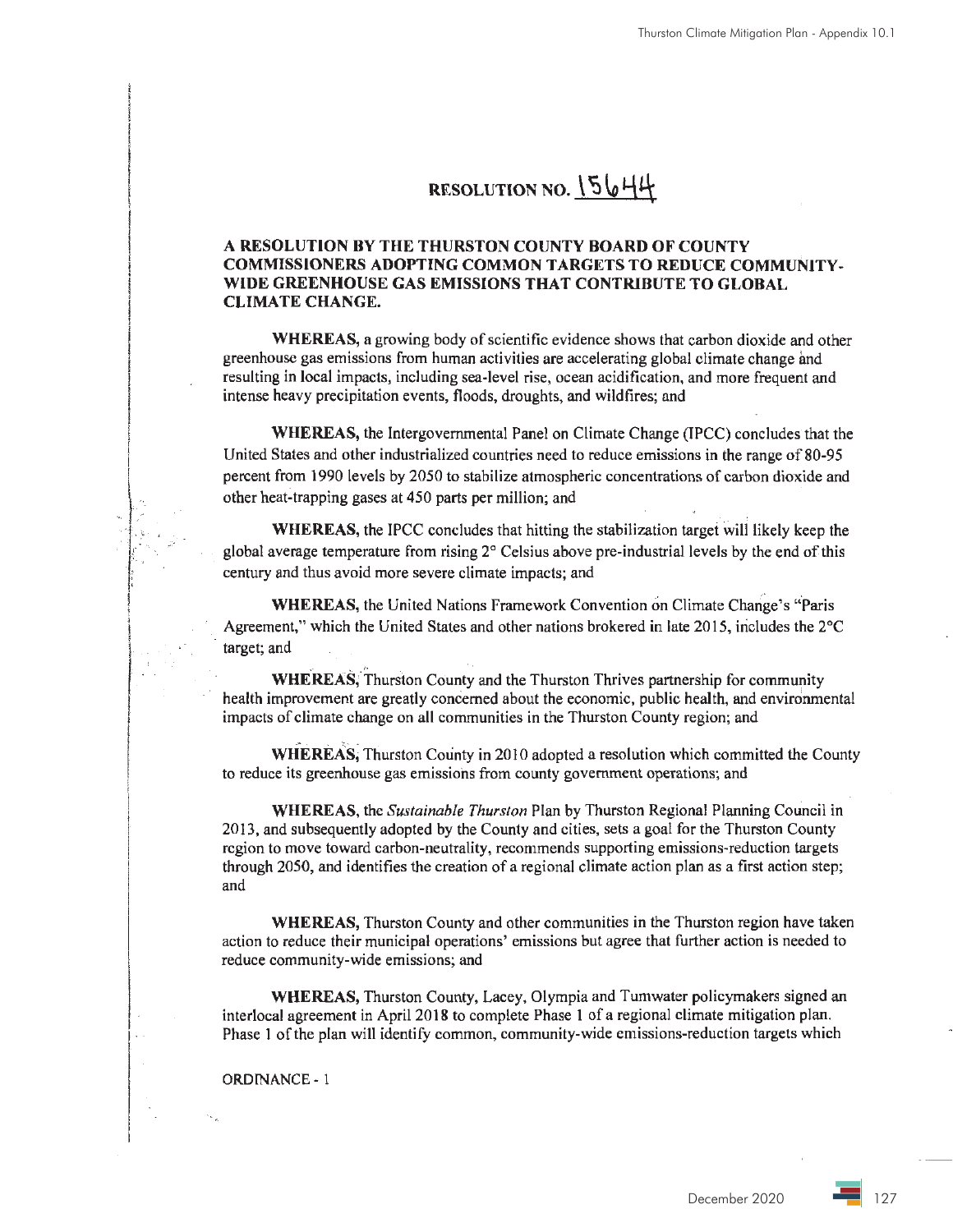will be used in Phase 2, which will develop an implementation strategy and timeline for each jurisdiction to meet said targets; and

WHEREAS, a Phase 1 project team of staff members from each jurisdiction concludes that the Thurston County region must reduce community-wide greenhouse gas emissions 45 percent below 2015 levels by 2030 and 85 percent below 2015 levels by 2050 to ensure that local communities do their part to keep the global average temperature from rising more than  $2^{\circ}C$ .

NOW, THEREFORE, in consideration of information contained herein, the Thurston County Board of County Commissioners affirms it will pursue the Phase 1 project team's recommendations to reduce communitywide greenhouse gas emissions 45 percent below 2015 levels by the year 2030 and 85 percent below 2015 levels by the year 2050.

**ADOPTED ATTEST** 

APPROVED AS TO FORM:

**JON TUNHEIM** PROSECUTING ATTORNEY

Elinchech

Elizabeth Petrich, Deputy Prosecuting Attorney

 $\mathfrak{t}$ 

**BOARD OF COUNTY COMMISSIONERS** Thurston County, Washington

3lake. Chair

John Hutchings, Chair

Cary Edyards, Commissioner

**ORDINANCE-2** 

December 2020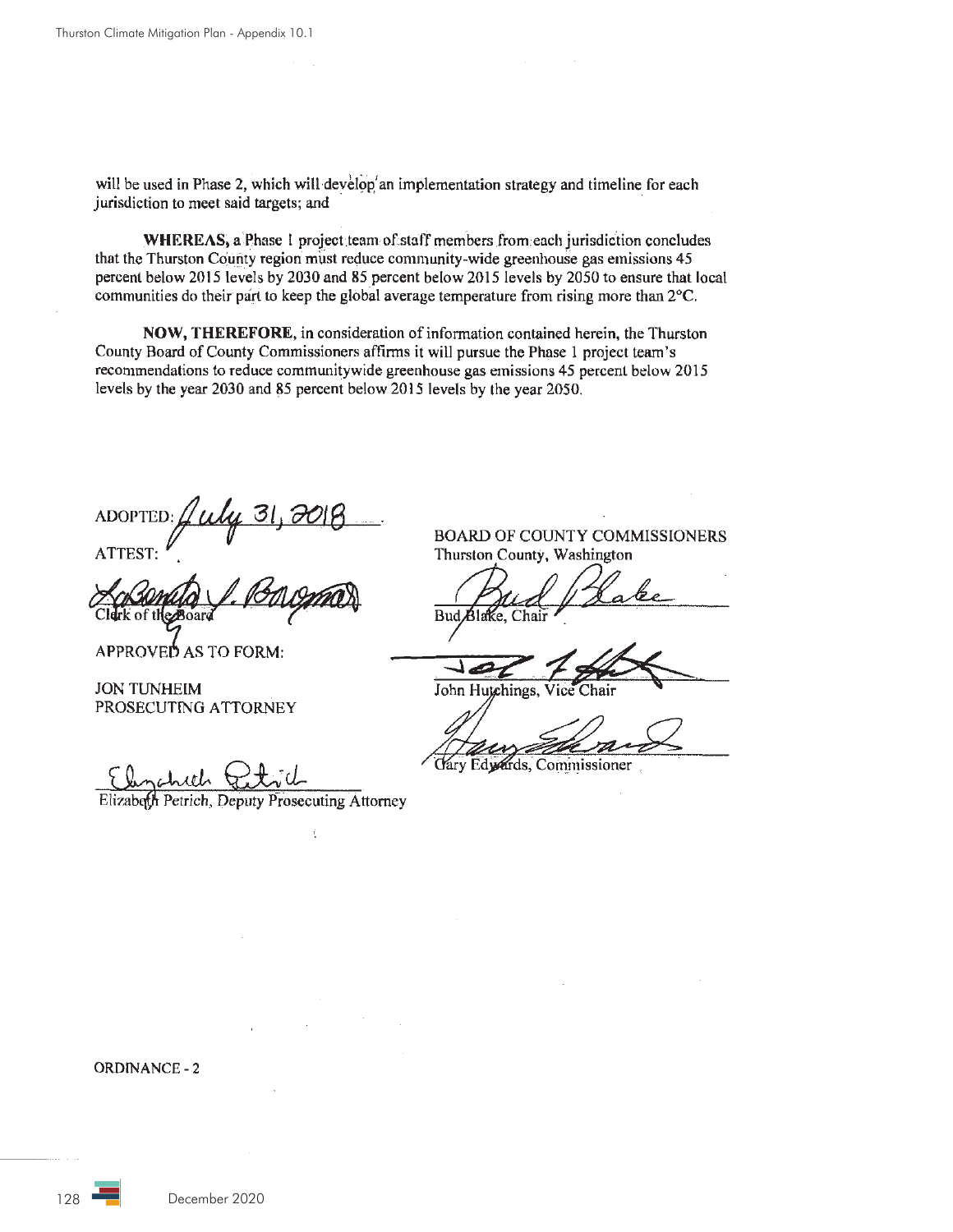#### **RESOLUTION 1062**

#### **CITY OF LACEY**

#### A RESOLUTION ADOPTING COMMON TARGETS TO REDUCE COMMUNITYWIDE GREENHOUSE GAS EMISSIONS THAT CONTRIBUTE TO GLOBAL CLIMATE CHANGE.

WHEREAS, a growing body of scientific evidence shows that carbon dioxide and other greenhouse gas emissions from human activities are accelerating global climate change and resulting in local impacts, including sea-level rise, ocean acidification, and more frequent and intense heavy precipitation events, floods, droughts, and wildfires; and

WHEREAS, the Intergovernmental Panel on Climate Change (IPCC) concludes that the United States and other industrialized countries need to reduce emissions in the range of 80-95 percent from 1990 levels by 2050 to stabilize atmospheric concentrations of carbon dioxide and other heat-trapping gases at 450 parts per million; and

WHEREAS, the Intergovernmental Panel on Climate Change (IPCC) concludes that hitting the stabilization target will likely keep the global average temperature from rising 2<sup>°</sup> Celsius above pre-industrial levels by the end of this century and thus avoid more severe climate impacts; and

WHEREAS, the United Nations Framework Convention on Climate Change's "Paris Agreement," which the United States and other nations brokered in late 2015, includes the 2°C target; and

WHEREAS, the City of Lacey is greatly concerned about the economic, public health, and environmental impacts of climate change on all communities in the Thurston County region; and

Resolution No. 1062 - Page 1 of 3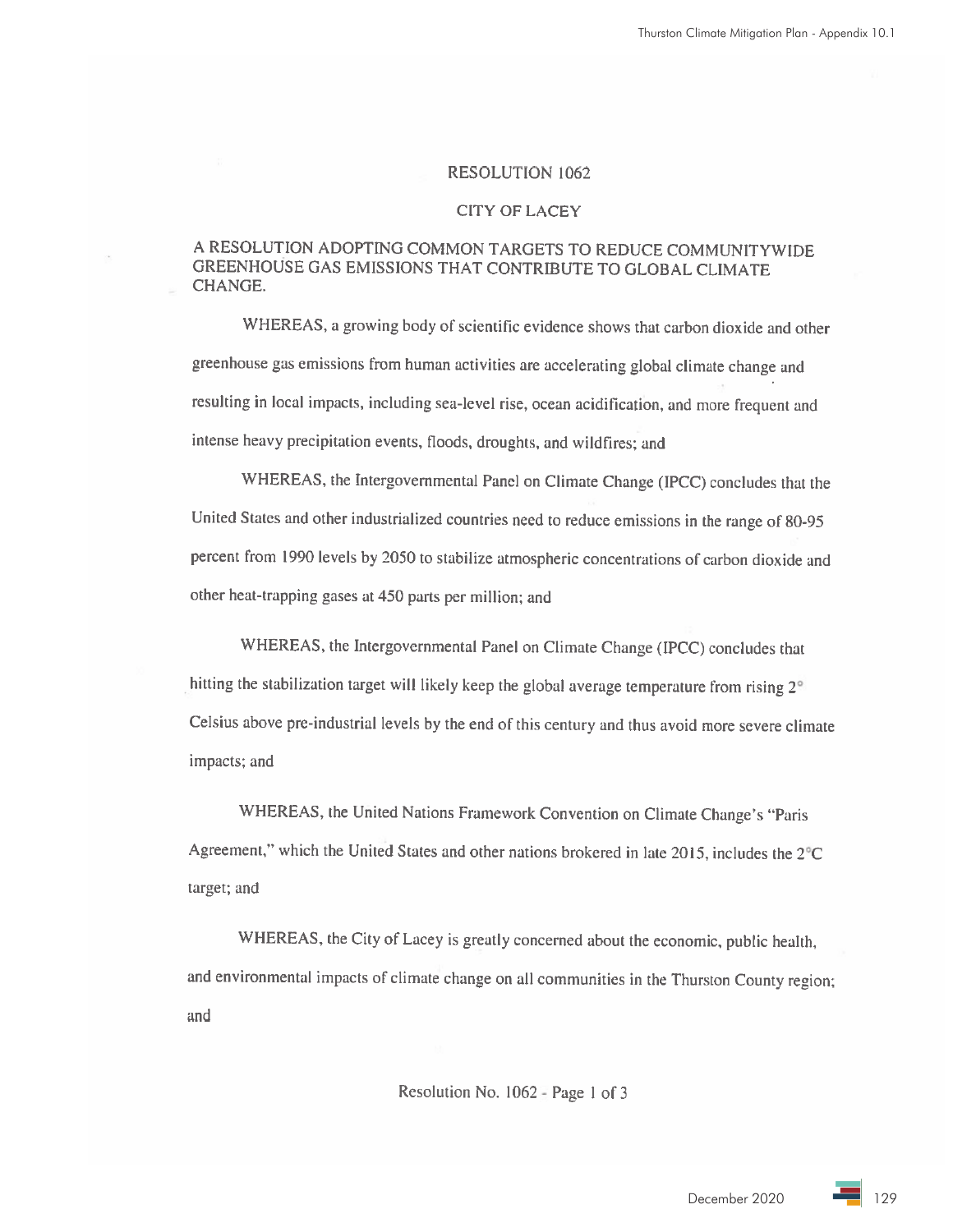WHEREAS, the City of Lacey in 2016 adopted the Carbon Reduction and Resiliency Plan, which committed the City to reduce its greenhouse gas emissions from municipal operations to 15% below 2005 levels by 2020; and

WHEREAS, the City of Lacey and other communities in the Thurston Region have taken strong action to reduce their municipal operations' emissions and agree that further action is needed to reduce communitywide emissions; and

WHEREAS, Thurston County, Tumwater, Lacey and Olympia policymakers signed an interlocal agreement in April 2018 to complete Phase 1 of a Regional Climate Mitigation Plan that would recommend common, communitywide emissions-reduction targets to guide Phase 2 of the plan; and

WHEREAS, a project team of staff members from each jurisdiction concludes that the Thurston County region must reduce communitywide greenhouse gas emissions 45 percent below 2015 levels by 2030 and 85 percent below 2015 levels by 2050 to ensure that local communities do their part to keep the global average temperature from rising more than 2°C.

NOW, THEREFORE, BE IT RESOLVED BY THE CITY COUNCIL OF THE CITY OF LACEY, WASHINGTON, that in consideration of the information contained in the above recitals, the City of Lacey affirms it will pursue the recommended emissions-reduction targets.

PASSED BY THE CITY COUNCIL OF THE CITY OF LACEY, WASHINGTON, this  $12$  day of  $Taly$  . 2018.

Resolution No. 1062 - Page 2 of 3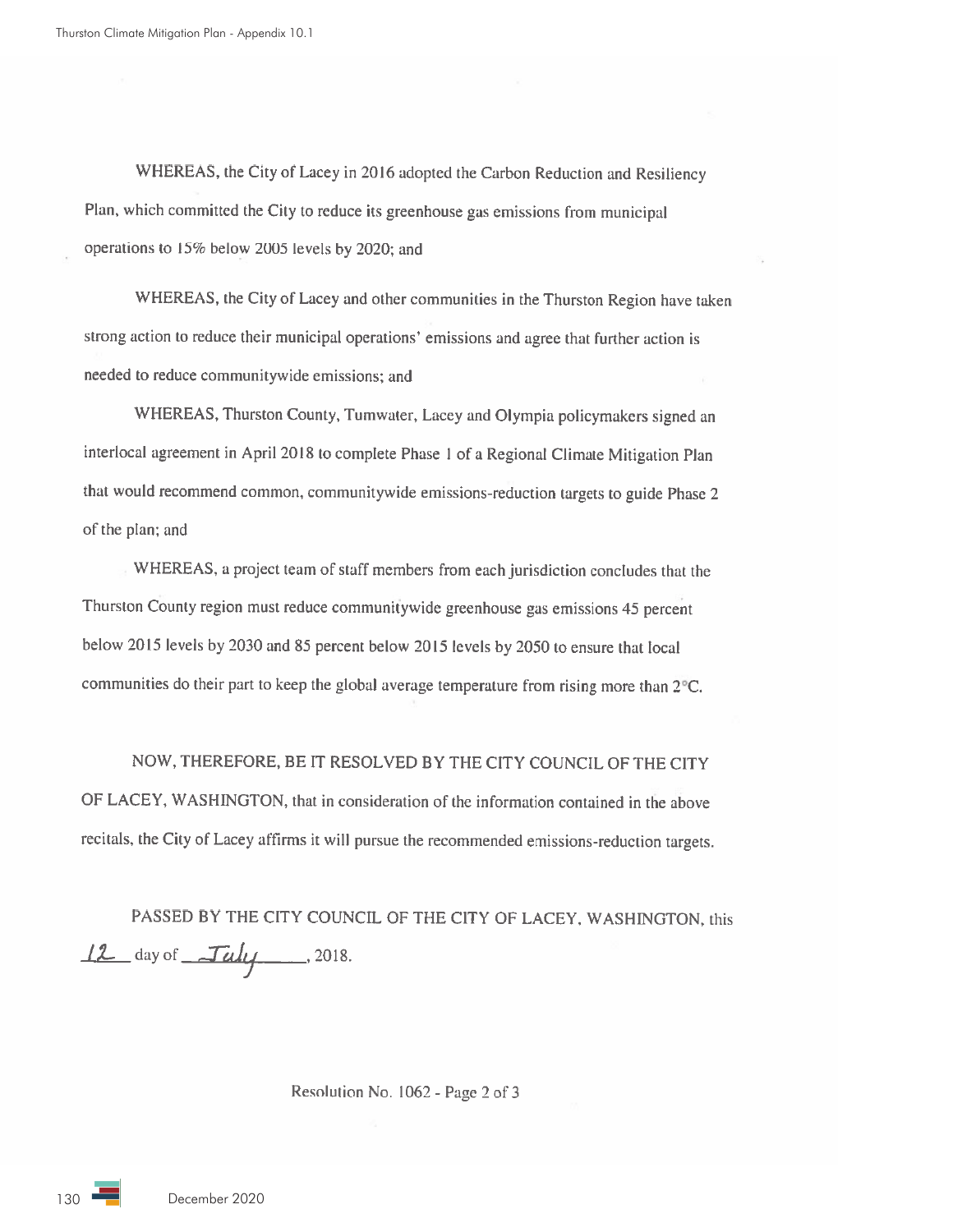**CITY COUNCIL** 

 $BY:$ Mayor

Attest:

City Clerk

Edmondo

Approved as to form:

City Attorney

Resolution No. 1062 - Page 3 of 3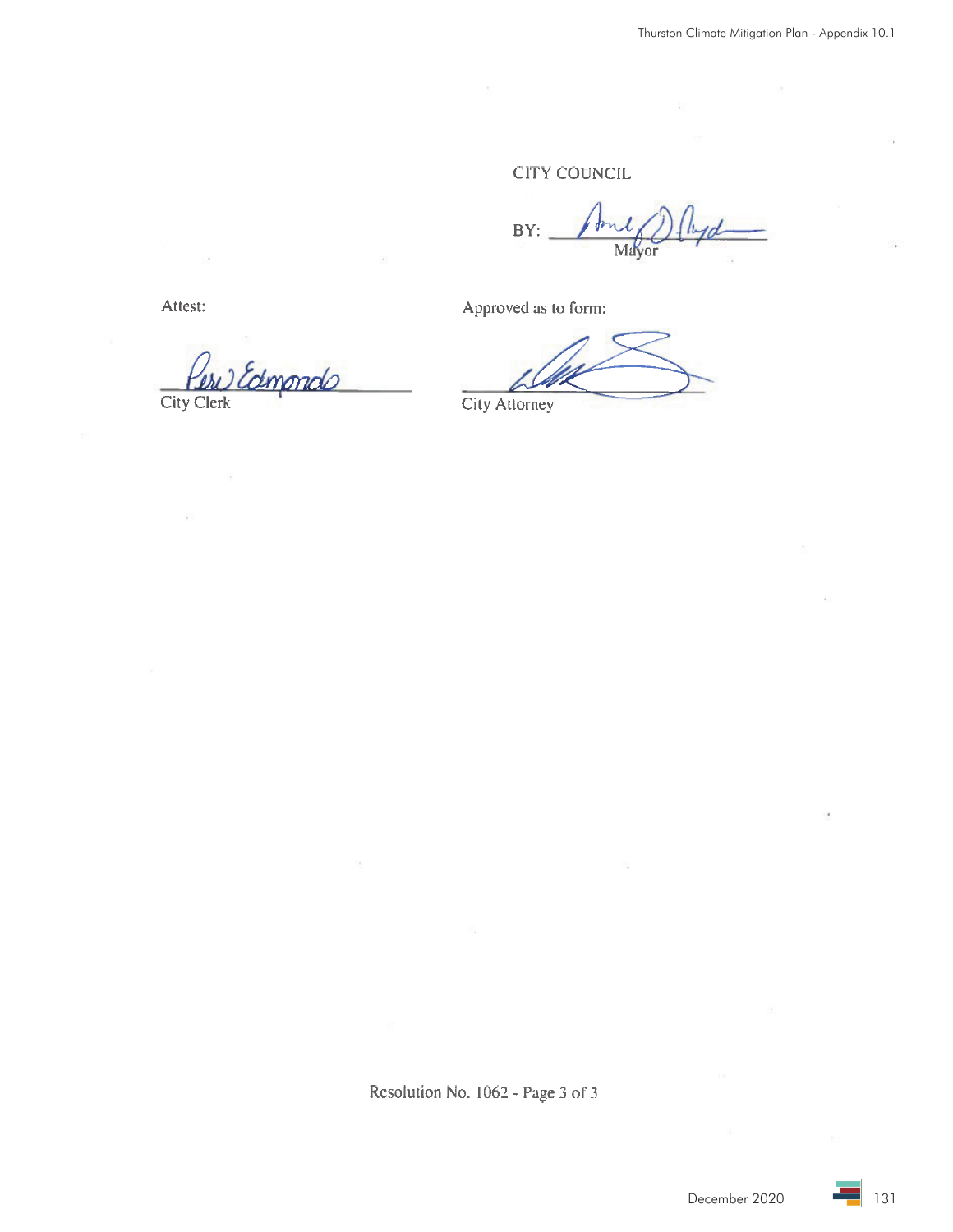#### **RESOLUTION NO.**

A RESOLUTION OF THE CITY COUNCIL OF THE CITY OF OLYMPIA, WASHINGTON, ADOPTING COMMON TARGETS TO REDUCE COMMUNITY-WIDE GREENHOUSE GAS EMISSIONS THAT CONTRIBUTE TO GLOBAL CLIMATE CHANGE AND APPROVING AN INTERLOCAL AGREEMENT BETWEEN THE CITY OF OLYMPIA, CITY OF LACEY, CITY OF TUMWATER, THURSTON REGIONAL PLANNING COUNCIL AND THURSTON COUNTY FOR DEVELOPMENT OF A REGIONAL CLIMATE **MITIGATION PLAN** 

WHEREAS, the cities of Olympia, Lacey, and Tumwater, Thurston County and the Thurston Regional Planning Council (the Parties) believe that greenhouse gas emissions accelerate climate change and result in such impacts as reduced snowpack, ocean acidification, sea level rise, increased flooding, summer droughts, loss of habitat, and increased forest fires: and

WHEREAS, the Parties are greatly concerned over these economic, public health, and environmental impacts of climate change on the Thurston County region and their respective communities and jurisdictions; and

WHEREAS, the Parties have been taking action over many years to reduce their municipal greenhouse gas emissions and believe further action is needed to reduce their community-wide emissions; and

WHEREAS, the City of Olympia has adopted into its Comprehensive Plan goal GN8: Community sources of emissions of carbon dioxide and other climate-changing greenhouse gases are identified, monitored and reduced; and

WHEREAS, the Sustainable Thurston Plan, adopted by the Thurston Regional Planning Council (TRPC) in 2013 and subsequently accepted by the Parties, sets a goal for the Thurston County region to move toward carbon-neutrality and recommends supporting emissions reduction targets through 2050, and identifies the creation of a regional climate action plan as a first action step; and

WHEREAS, a regional climate action plan consists of two parts: (1) the emissions reducing mitigation plan referenced in the proposed Interlocal Agreement for Regional Climate Mitigation Planning; and (2) the Thurston Climate Adaption Plan adopted by TRPC in January 2018. The latter document includes ninety-one (91) adaptation actions to help the region prepare for and adjust to climate impacts; and

WHEREAS, the Parties believe a regional climate mitigation plan would be more efficient and effective than individual climate mitigation plans; and

WHEREAS, RCW 39.34.010 permits local governmental units to make the most efficient use of their powers by enabling them to cooperate with other localities on a basis of mutual advantage and thereby to provide services and facilities in a manner and pursuant to forms of governmental organization that will accord best with geographic, economic, population and other factors influencing the needs and development of local communities; and

WHEREAS, pursuant to RCW 39:34.080, each party is authorized to contract with any one or more other public agencies to perform any governmental service, activity, or undertaking which each public agency entering into the contract is authorized by law to perform; provided, that such contract shall be authorized by the governing body of each party to the contract and shall set forth its purposes, powers, rights, objectives and responsibilities of the contracting parties; and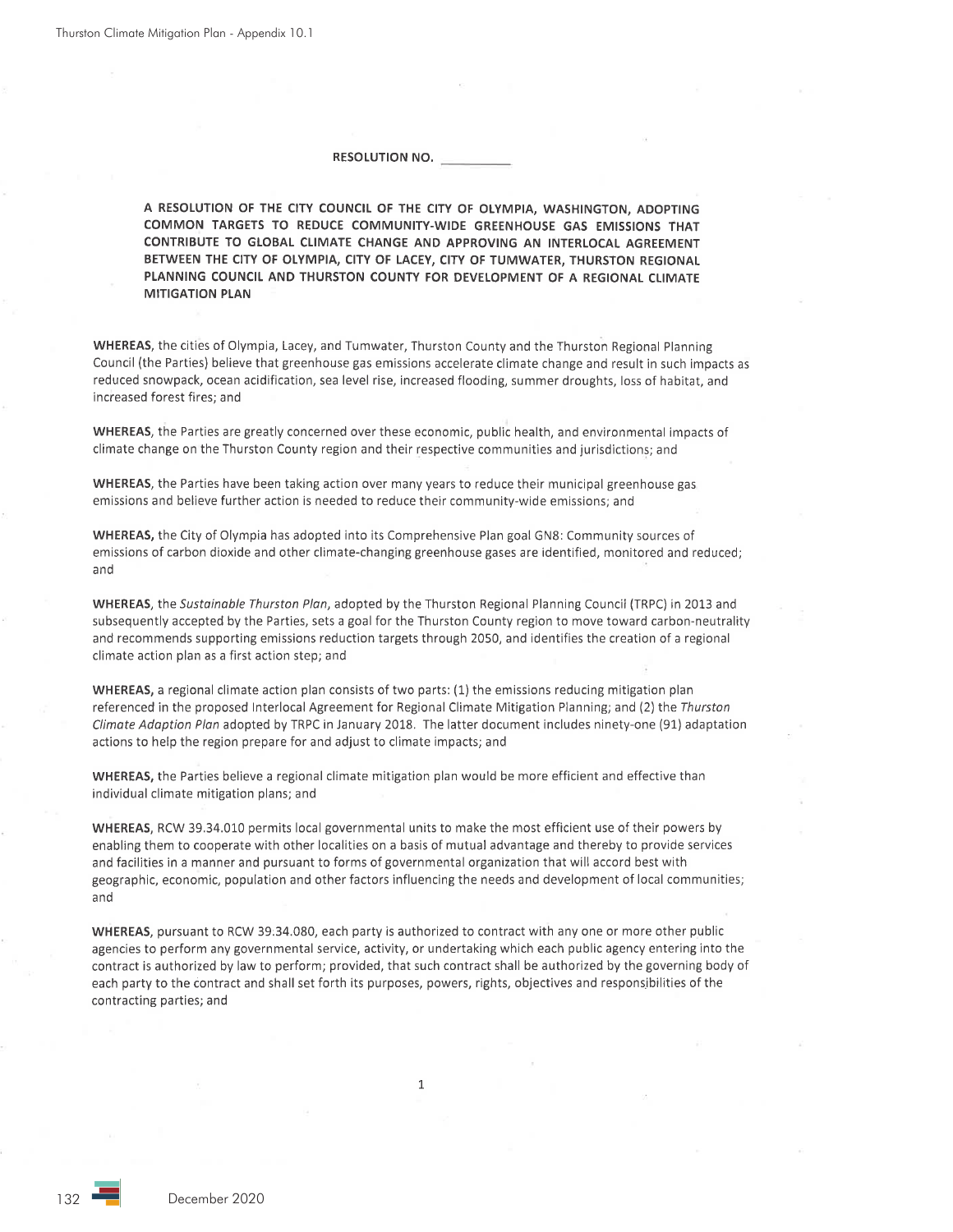WHEREAS, in the spring of 2018, the Parties executed Phase 1 of a Regional Mitigation Plan that assessed their greenhouse gas emissions and efforts to reduce them, as well as recommended that each jurisdiction adopt a resolution with a common emissions baseline and science-based targets to guide the Plan's Phase 2 by reducing community-wide emissions 45% below 2015 levels by 2030 and 85% below 2015 levels by 2050; and

WHEREAS, the Parties wish to execute Phase 2 of the two-phased planning process to create the Regional Climate Mitigation Plan and develop implementation strategies to be administered by each party;

#### NOW, THEREFORE, THE OLYMPIA CITY COUNCIL DOES HEREBY RESOLVE as follows:

- 1. In consideration of the information contained herein, the City of Olympia will pursue the recommended targets to reduce community-wide greenhouse gas emissions 45 percent below 2015 levels by 2030, and 85 percent below 2015 levels by 2050.
- 2. The Olympia City Council hereby approves the form of Interlocal Agreement between the City of Olympia, City of Lacey, City of Tumwater, Thurston Regional Planning Council, and Thurston County, and the terms and conditions contained therein.
- 3. The City Manager is directed and authorized to execute on behalf of the City of Olympia the Interlocal Agreement for a Regional Climate Mitigation Plan and to make any minor modifications as may be required and are consistent with the intent of the attached Interlocal Agreement, or to correct any scrivener's errors.

 $\overline{2}$ 

|  | <b>PASSED BY THE OLYMPIA CITY COUNCIL this</b> | dav of | 2018. |
|--|------------------------------------------------|--------|-------|
|--|------------------------------------------------|--------|-------|

**MAYOR** 

ATTEST:

**CITY CLERK** 

APPROVED AS TO FORM:

**CITY ATTORNEY**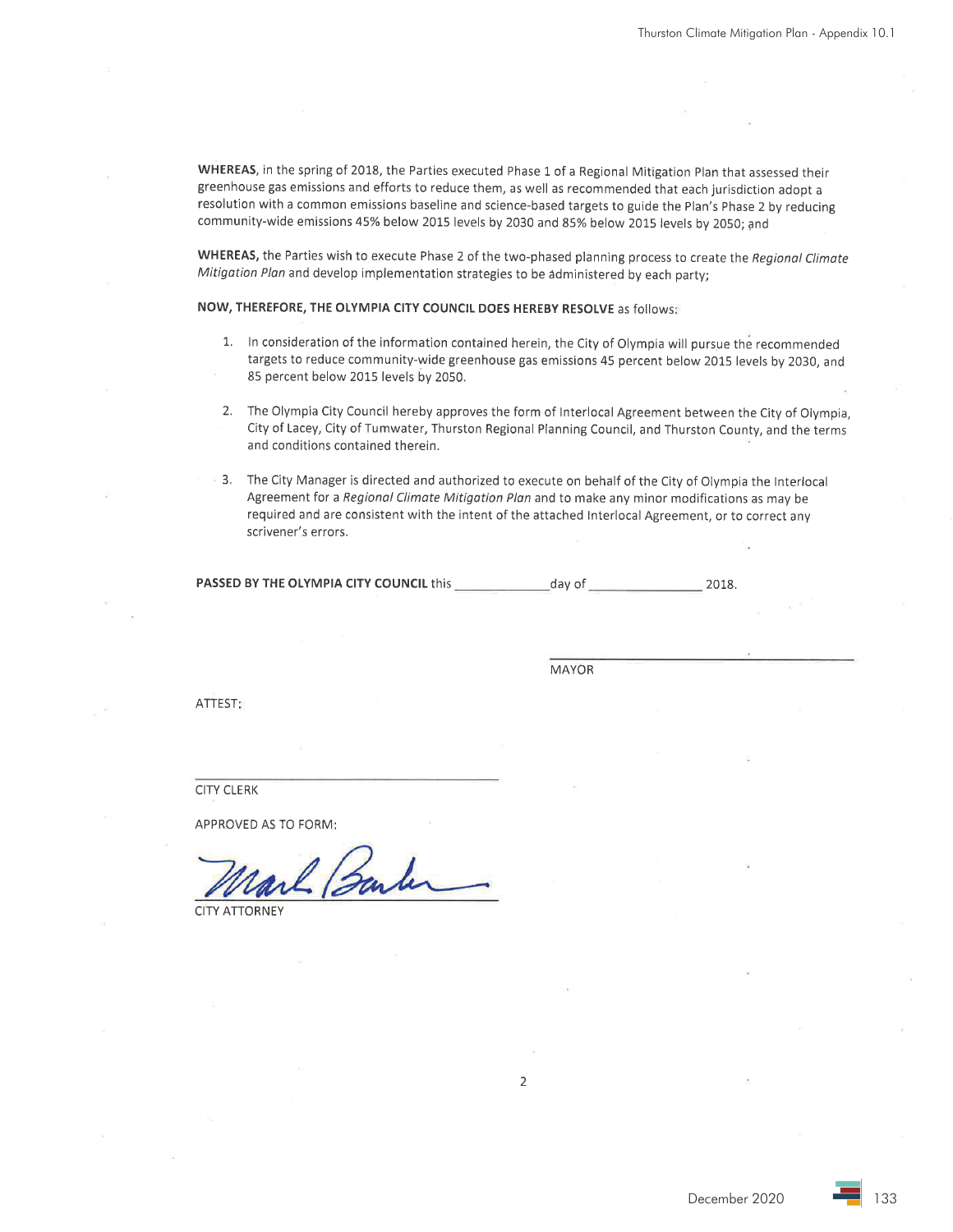Thurston Climate Mitigation Plan - Appendix 10.1

This page left intentionally blank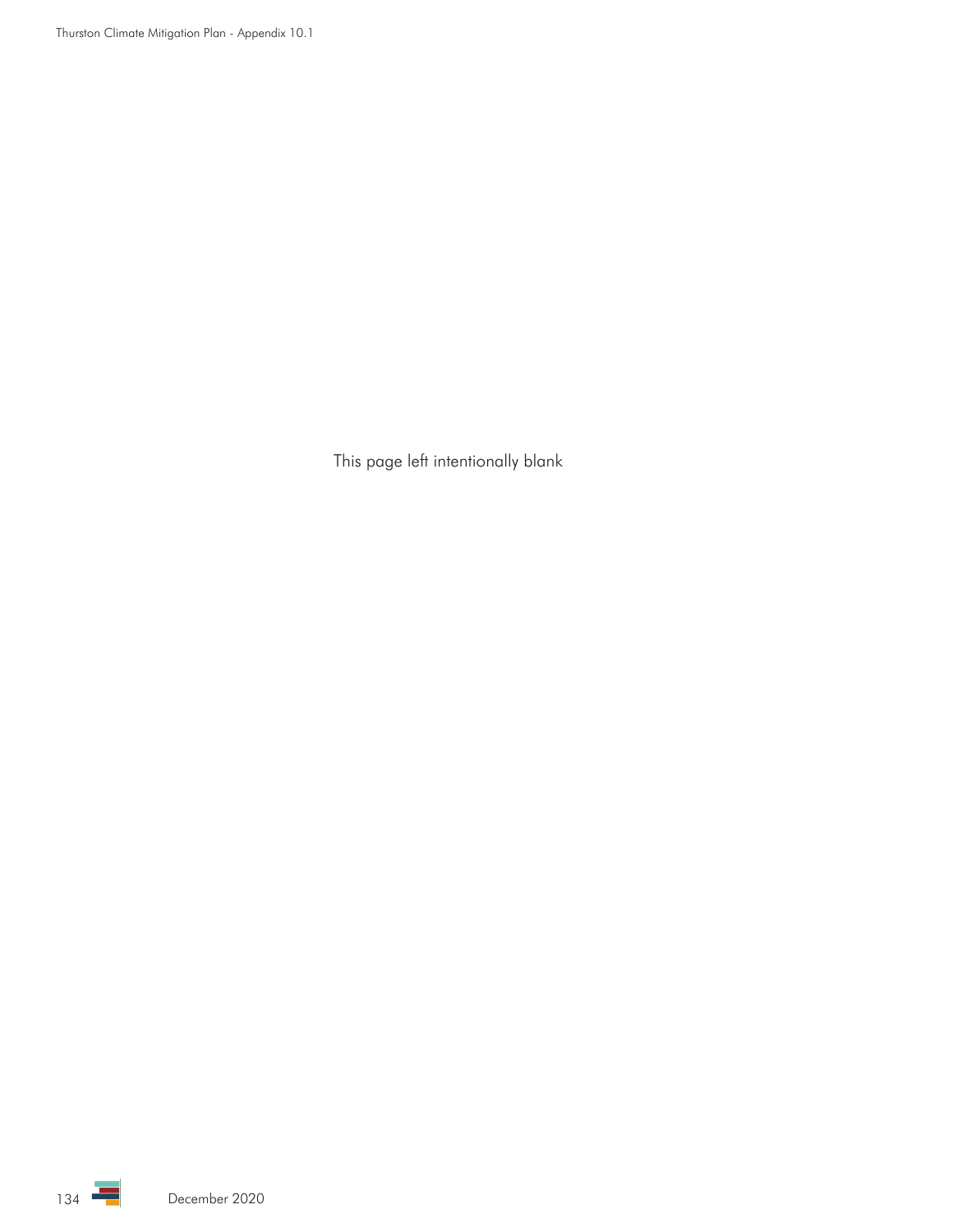#### RESOLUTION NO. R2018-015

A RESOLUTION of the City Council of the City of Tumwater, Washington adopting common targets to reduce communitywide greenhouse gas emissions that contribute to global climate change.

WHEREAS, a growing body of scientific evidence shows that carbon dioxide and other greenhouse gas emissions from human activities are accelerating global climate change and resulting in local impacts, including sea-level rise, ocean acidification, and more frequent and intense heavy precipitation events, floods, droughts, and wildfires; and

WHEREAS, the Intergovernmental Panel on Climate Change (IPCC) concluded that the United States and other industrialized countries need to reduce emissions in the range of 80-95 percent from 1990 levels by 2050 to stabilize atmospheric concentrations of carbon dioxide and other heat-trapping gases at 450 parts per million; and

WHEREAS, the IPCC concluded that meeting the stabilization target will likely keep the global average temperature from rising 2° Celsius above preindustrial levels by the end of this century and thus avoid more severe climate impacts; and

WHEREAS, the United Nations Framework Convention on Climate Change's "Paris Agreement," which the United States and other nations brokered in late 2015, includes the 2°C target; and

**WHEREAS**, the City of Tumwater is greatly concerned about the economic, public health, and environmental impacts of climate change on all communities in the Thurston County region; and

**WHEREAS**, the City of Tumwater in 2008 adopted a Climate Action Plan, which committed the City to reduce its greenhouse gas emissions from municipal operations 7% below 2000 levels by 2012 and to keep them there beyond 2020; and

WHEREAS, the City of Tumwater and other communities in the Thurston Region have taken strong action to reduce their municipal operations' emissions but all agree that further action is needed to reduce community wide emissions; and

WHEREAS, the policymakers of Thurston County and the Cities of Tumwater, Lacey and Olympia signed an interlocal agreement in April 2018 to complete Phase 1 of a Regional Climate Mitigation Plan that would recommend

Resolution No.  $R2018-015$  – Page 1 of 3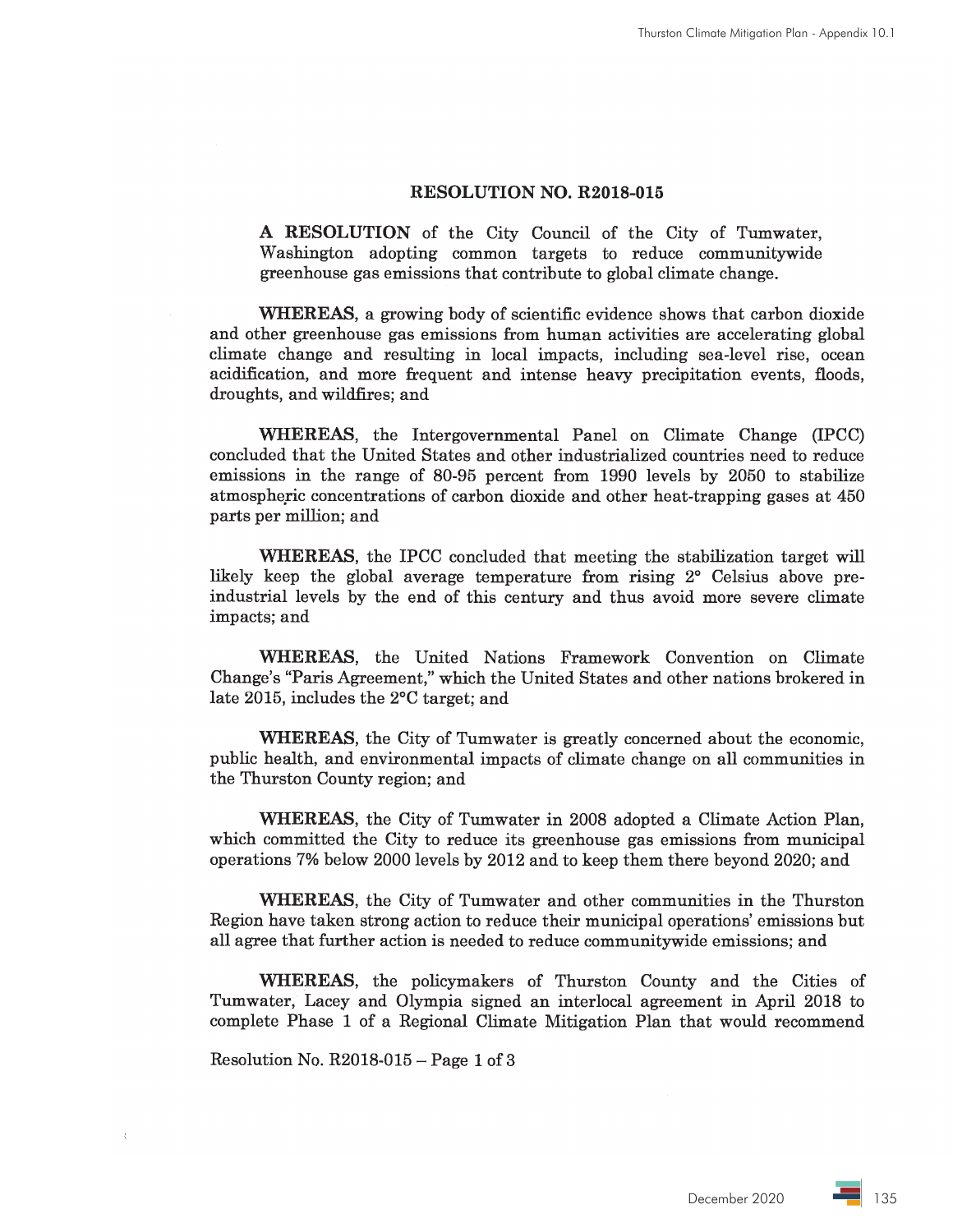common, communitywide emissions-reduction targets to guide Phase 2 of the plan; and

**WHEREAS, a project team of staff members from each jurisdiction concludes** that the Thurston County region must reduce community wide greenhouse gas emissions 45 percent below 2015 levels by 2030 and 85 percent below 2015 levels by 2050 to ensure that local communities do their part to keep the global average temperature from rising more than 2°C; and

**WHEREAS, the City Council's General Government Committee reviewed the** proposed Resolution in a briefing on June 5, 2018; and

**WHEREAS**, the City Council discussed the proposed Resolution in a work session on June 12, 2018; and

**WHEREAS**, on June 19, 2018 the City Council considered the Resolution; and

**WHEREAS**, the City Council finds that the provisions of this Resolution are in the best interest of and protect the health, safety, and welfare of the citizens of the City.

NOW, THEREFORE, BE IT RESOLVED BY THE CITY COUNCIL OF THE CITY OF TUMWATER AS FOLLOWS:

Section 1. Adoption. The City of Tumwater affirms it will pursue the recommended emissions-reduction targets via the development and implementation of the Regional Climate Mitigation Plan.

**Section 2.** Ratification. Any act consistent with the authority and prior to the effective date of this Resolution is hereby ratified and affirmed.

Section 3. Severability. The provisions of this Resolution are declared separate and severable. The invalidity of any clause, sentence, paragraph, subdivision, section, or portion of this Resolution or the invalidity of the application thereof to any person or circumstance, shall not affect the validity of the remainder of the Resolution, or the validity of its application to other persons or circumstances.

Resolution No.  $R2018-015$  – Page 2 of 3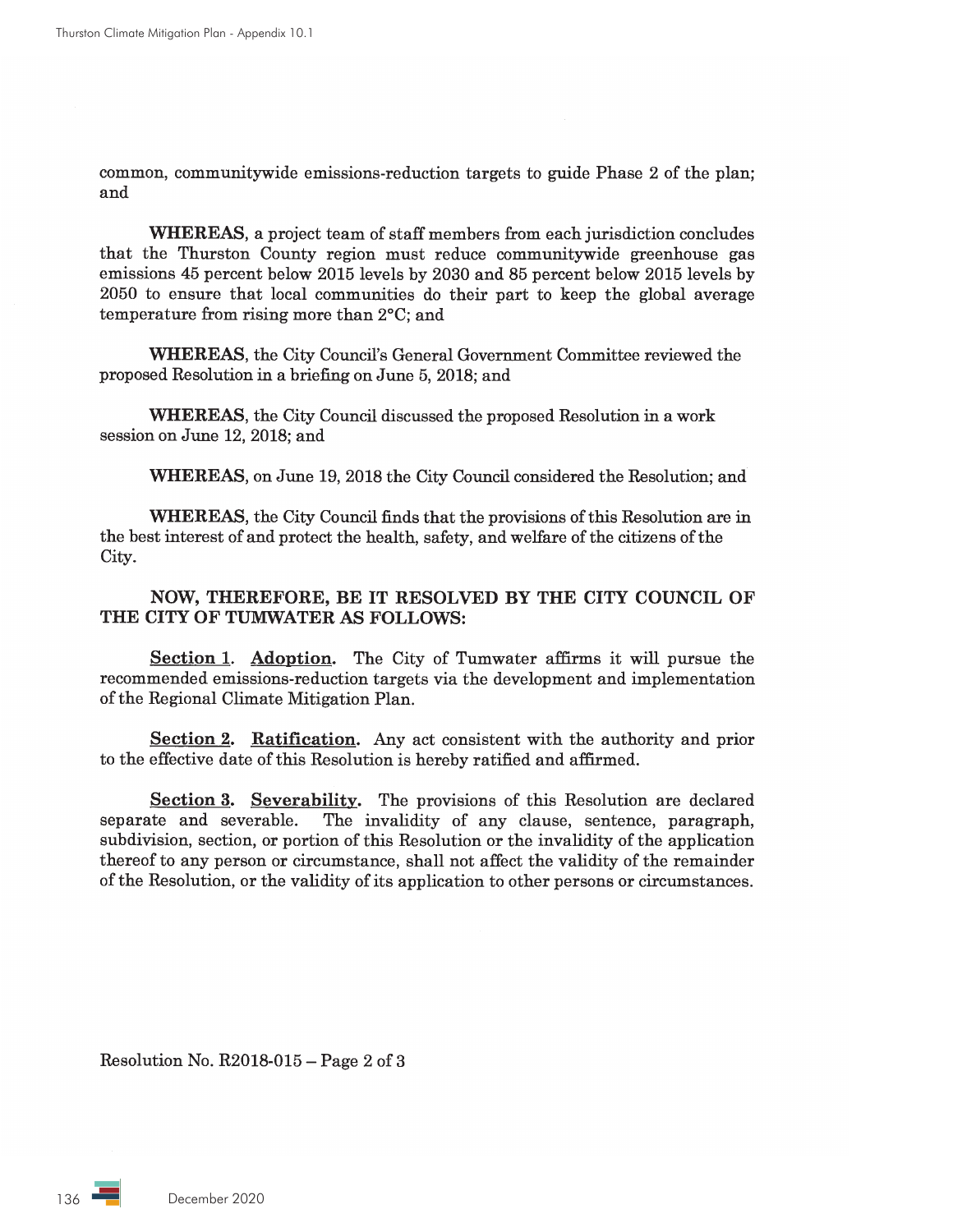Section 4. Effective Date. This Resolution sh<br>immediately upon adoption and signature as provided by law. This Resolution shall become effective

**RESOLVED** this  $\frac{9}{4}$  day of June, 2018.

**CITY OF TUMWATER** 

5mc

Pete Kmet, Mayor

ATTEST:

mila Valviron

Melody Valiant, City Clerk

APPROVED AS TO FORM: Karen Kirkpatrick, City Attorney

Resolution No.  $R2018-015$  – Page 3 of 3